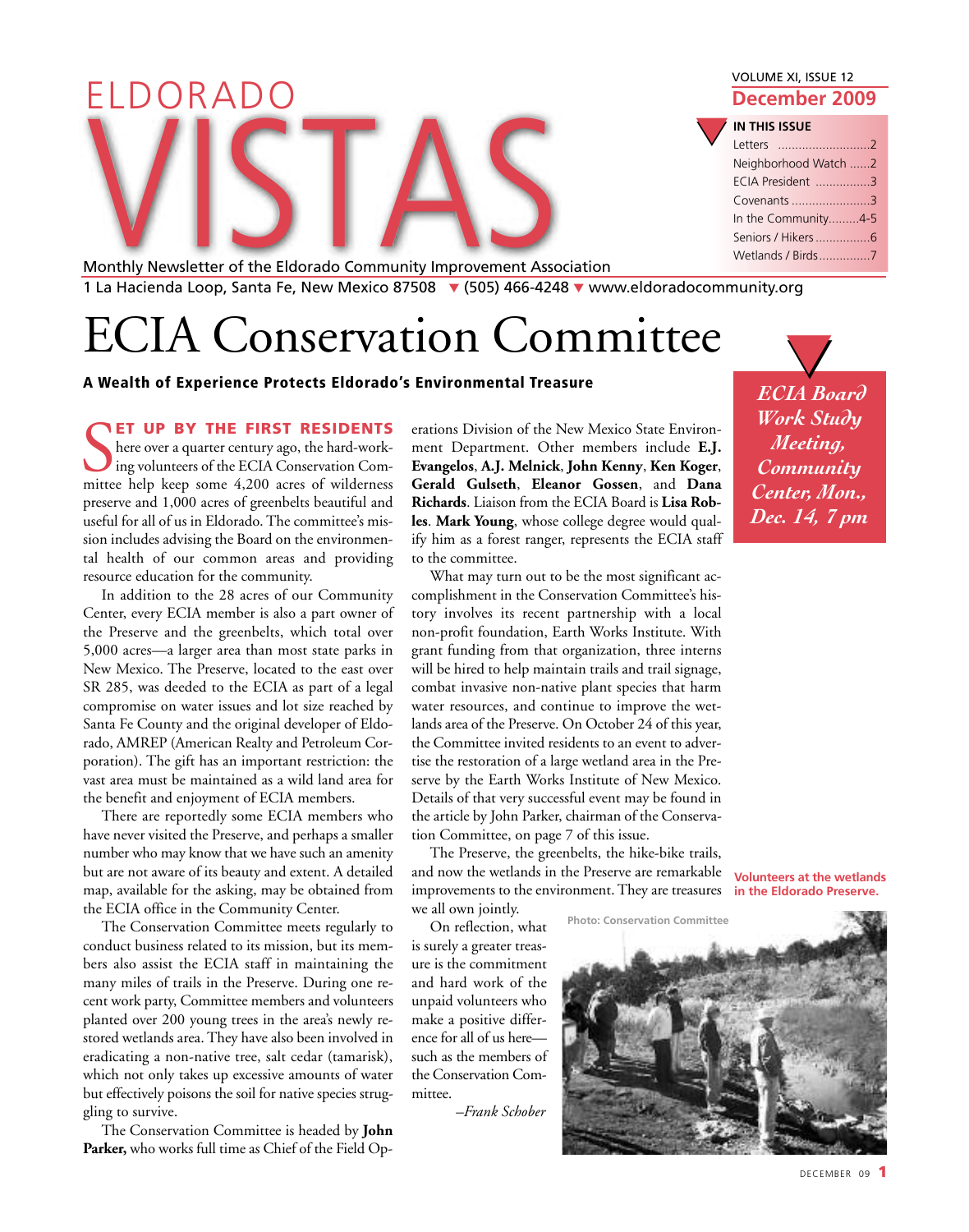

### *Share your comments with us!*

*For policy and deadline, see below*

### *Editorial Policy*

▼

*Vistas* invites opinions, ideas, stories, photos, and art from the community at large. Please include contact numbers for fact checking purposes. The newsletter will not publish unsigned letters or material deemed inflammatory. Material will be printed at the discretion of the editors. Letters over 150 words will be edited for fit. Community announcements are welcome; accompanying photos are welcome, too. **DEADLINE:** Newsletter deadline is the 3rd day of each month. Submissions can be dropped off or mailed to the ECIA office or emailed to ECIADebby@aol.com Please include "Attn: Vistas" in your message.

#### *Mission Statement*

The mission of *Vistas*, the monthly newsletter of the ECIA, is to inform the Eldorado community about issues before the ECIA Board and the membership at large. By so doing, the publication seeks to foster increased neighborhood pride and community participation in the decision making process.

## Where the Deer and the Bobcats Roam

**WE MOVED FROM URBAN**<br>
Kansas City to the high desert of New<br>
distance from a 44,000-acre ranch surrounded by Kansas City to the high desert of New Mexico. Since our home is only a short mountains, we have a lot of wildlife to watch, photograph, and enjoy: deer, antelope, fox, coyote, and even a mountain lion and bear, we've been told.

Recently, at 6:30 am, Pete opened our back door to see a kitten dart up our purple robe *Robinia* tree.

Although the size of a tomcat, clearly it waa not a domestic animal because of its short tail and black pointed ears. Very shortly, a mother bobcat jumped the coyote fence and tried to coax her kitten down from the tree. Without any luck, she jumped from post to post for four hours, not willing to leave her kitten. Occasionally she rested her head and snoozed a bit. Excitement increased when a formidable male bobcat indifferently sauntered across the lower wall, jumped the fence, and left the property. Of course, cameras came out and neighborhood photographers were invited over for photo ops.

Game and Fish was called but declined to displace the cats to the mountains, knowing they would move on. However, the ranger did check our property,



even the roof, and found that our property had the kind of privacy that might draw in a mother bobcat wanting to protect her kitten from other predators.

Neighbors were alerted, and one couple was greatly disturbed, since they keep their domestic cat outdoors part time. The Game and Fish ranger advised against letting small pets range freely out of doors, not so much because of bobcats but rather coyotes. The rest of the neighborhood is pleased to be a part of the wild, and all are aware that wildlife should definitely not be fed.

*–Pat Cole, Estambre Court*

# *Juvenile and Young Adult Crime*

#### **T HAS BEEN SPECULATED THAT SOME**

**T HAS BEEN SPECULATED THAT SOME** of the graffiti, vandalism, mailbox bashing, bur-<br>glary, discharge of firearms, and animal cruelty in<br>Eldorado is committed by local juveniles and young of the graffiti, vandalism, mailbox bashing, burglary, discharge of firearms, and animal cruelty in adults. According to New Mexico law, juveniles and young adults may face fines, jail time, detention time, prison sentences, community service, or probation for misdemeanor, felony and ordinance convictions. (In New Mexico the age between juvenile and adult is 17, though some minors may be tried as adults.)

Further, when a young person has been caught committing a crime, there are other consequences as well, such as:

- ▼ Employment suspension or termination
- ▼ Academic suspension or expulsion
- ▼ Loss of scholarships
- ▼ Denial/loss of professional and/or occupational licenses
- ▼ Loss of civil rights, including the right to vote
- ▼ Loss of driving privileges
- ▼ Custody transfer
- ▼ Deportation or denial of citizenship for immigrants
- ▼ Loss of reputation/public humiliation
- Financial burden on parents

Other consequences reach far into the future. The Internet offers a variety of ways for employers, educators, and individuals to run background checks on anyone. Many companies do background checks on prospective employees. All educational institutions check prospective teachers. The military is no longer accepting persons with criminal records. Let's keep an eye on our kids and talk to them about the consequences of committing a crime.

#### **OCTOBER CRIME STATISTICS**

- ▼ Suspicious vehicle at mailbox 1
- ▼ Theft and vandalized mailbox: 1

#### ▼ Suspicious vehicle: 1

#### **NEXT NEIGHBORHOOD WATCH MEETING:**

Monday, February 1, at 7 pm at the Eldorado Community Center.

**TIP OF THE MONTH:** You can buy an electronic dog-barking alarm for \$80–\$90. When movement is detected, the barking dog alarms will alert you; the closer the movement comes, the more frequent and threatening the barking gets. Find the alarm you like best by searching the Internet.

For more information, contact **Marilyn Walker** at lightwalker2@comcast.net or **Lyn deMartin** at lyndemartin@hotmail.com.

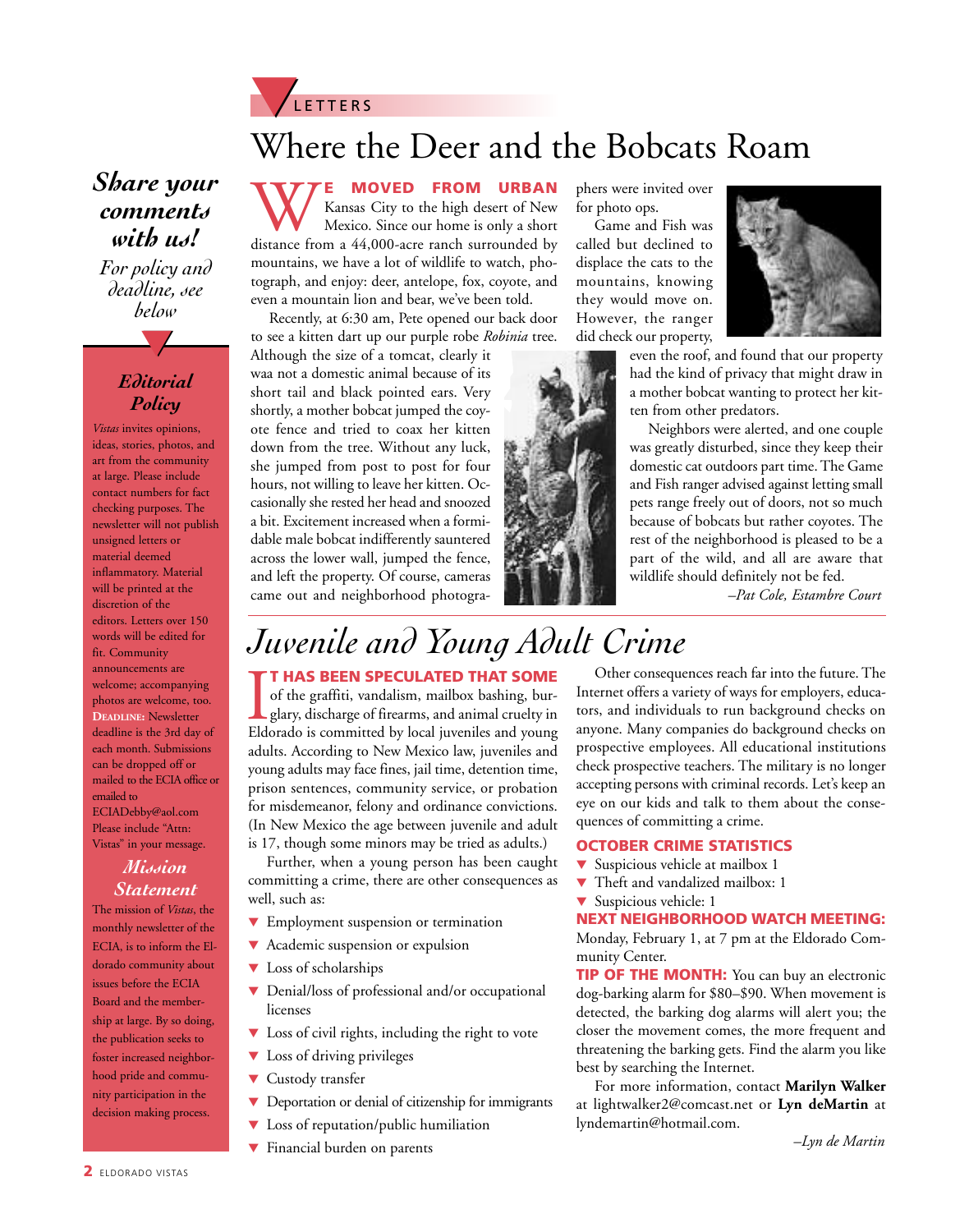## **ECIA: WE'RE HERE TO SERVE YOU**

## From the President's Desk

#### **ECIA Amenities Make All the Difference**

**ESIDENTS' USAGE OF OUR amenities** at the Community Center, wilderness area, the hike and bike paths, and Compadres Park has been high this past year. There is not another homeowners association in New Mexico that can offer so much and yet keep its assessments so low. The cost of maintaining the Association's amenities has risen significantly over the past eight years, and yet the Association's Board has diligently kept the assessment very low through cost-effective planning and

investments. Of course, as my last article in *Vistas* made clear, the volunteer committees also have saved the Association major dollars in community services. Any realtor will tell you that what makes Eldorado so desirable is the amenities that we offer, and certainly the amenities also help keep our home prices up. Eldorado is a great place to live and enjoy our New Mexican lifestyle. Your Association's Board is working to keep it that way.

*–Ed Benrock, ECIA President*

## *Holiday Lighting Tips*

**S THE HOLIDAYS APPROACH,** many residents will be thinking of decorating their homes as part of their family celebrations.<br>This may well include exterior holiday lighting. residents will be thinking of decorating their homes as part of their family celebrations. This may well include exterior holiday lighting. While the stringing of exterior lights around the outside of your house may be a most enjoyable activity, residents should keep in mind that Eldorado does have guidelines for exterior lighting as part of the Protective Covenants and Building restrictions—specifically, Article II, Section 10, Exterior Lighting. These guidelines, which help to prevent excessive glare and light pollution and help to keep our night skies dark, should be followed during the holiday season as well as year round.

Some suggestions that residents should consider when putting up any exterior holiday lights include:

- ▼ Avoid using any bright-colored spot lights or unshielded bulbs over 75 watts.
- ▼ Be sure that if you are illuminating any outdoor features, your lighting is not shining up in the air, as all lighting should be directed downward.
- ▼ Consider putting a timer on exterior lights to go off at a reasonable hour.
- ▼ Talk to your neighbors when installing lighting to ensure that your lights are not bothering them.
- ▼ Remember to take down holiday lights no later than end of January.

If you do have any questions at all regarding exterior or holiday lighting, feel free to call me at 466-4282 or email me at eciaccr@aol.com.

Wishing you and your entire family a most enjoyable holiday season!

> –*Mark Young ECIA Covenant Compliance Representative*



**Santa Fe, NM 87508 466-4248, 466-4249 ecommunity@aol.com www.eldoradocommunity.org General Manager Bill Donohue 466-4248 gmbill1@aol.com Covenant Compliance Rep Mark Young 466-4248 ECIAccr@aol.com BOARD OF DIRECTORS President Ed Benrock 466-2088 Francesed@cybermesa.com Vice Preside Mary Ann Caldwell 466-4271 macbj3@yahoo.com Treasure Sandy MacGregor 466-0882 sandy.macgregor1@gmail.com Secretary Lisa Robles 466-8975 lisarobles66@msn.com Director Pat Lavengood 466-9765 plavengood@q.com Director Ed Moreno 466-1183 edmoreno@newmexico.com COMMITTEE CHAIRPERSONS Finance: Dan Drobnis Architecture: Bill Schwent Conservation: John Parker & E.J. Evangelos Stable: Bonita Mamp Election: Roads: Nolan Zisman Information: Frank Schober Neighborhood Watch: Larry Eccard & Marilyn Walker Facilities & Grounds: Fred Raznick VISTAS NEWSLETTER Editor & Designer Carol Leyba 466-1158 cbsleyba@comcast.net Webmaster: Jack Arnold jwellsarnold@gmail.com Editorial Assistant: Debby Padilla 466-4248 ECIADebby@aol.com COMMUNITY RESOURCES**

**ECIA OFFICE** 

**#1 La Hacienda Loop** 

 $\Delta \angle$ 

**Vista Grande Library 466-READ Security 204-2945 Fire and Rescue 466-1204 County All Purpose 820-CNTY (2689)**

## Better Right Than Never…

**THANKS TO THE COUNTY** for coming back to put down the new shoulder surface and repaint the shoulder stripes on Avenida Vista Grande. Due to concerns raised by your Road Committee, bicycling and bike safety enthusiasts living in Eldorado, along with support from County Commissioner Liz Stefanics, we should no longer have to worry about bicycle riders falling into the traffic lanes due to the uneven shoulder surface that has existed for the past few months. We hope the cyclists will take this effort to heart and ride safely and single file along the new shoulders.

The county has begun work on replacing longvanished base course on several short sections of Eldorado roads where residents have had great difficulty in negotiating muddy surfaces during heavy precipitation events. Completed as of this writing are Vista Grande Circle, Buena Ventura Place, Balsa Court, Domingo Court, Ladera Road, and Ladera Lane. Four other roads are in the process of being worked on. The worst sections of seven through roads will also receive grading/base course in the next few weeks. *–Nolan Zisman*

*Road Committee Chair*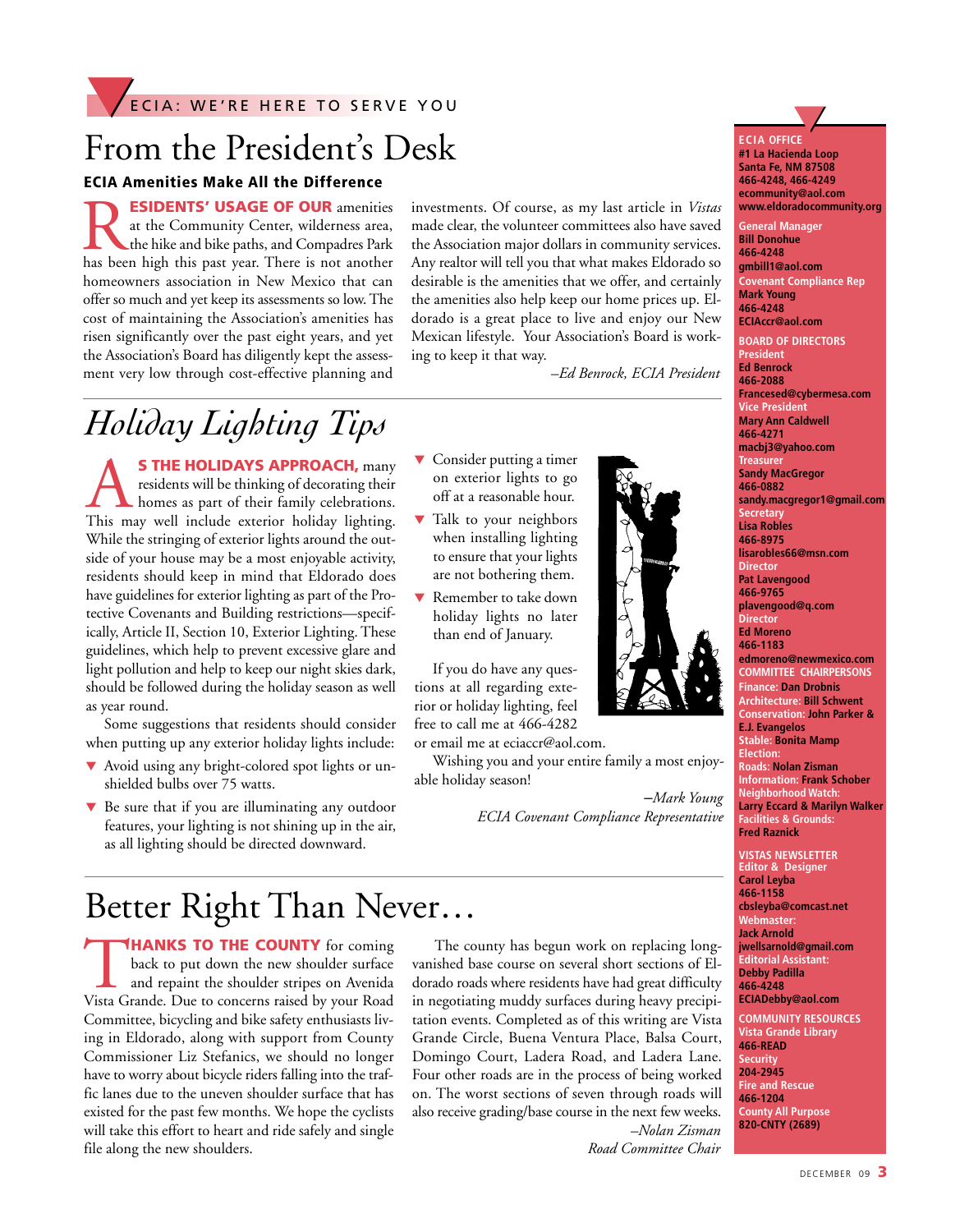

**SPELLING BEE** 



#### **Children's Theatre/ Teen Players in January**

Mark your calendars! Eldorado Children's Theatre will be presenting the classic "Wizard of Oz" with over 40 children ages 6–12 at the James A. Little Theater on January 30 and 31 at 2:00 pm. The Eldorado Teen Players advanced group will be presenting a hilarious new musical comedy direct from Broadway, "25th Annual Putnam County Spelling Bee." The show will be performed at the James A. Little Theater on January 22, 23, 29, and 30, at 7:30 pm, and on January 24 at 2 pm. Call the box office at 466-4656 for more information. **Eldorado Energy Coop (EEC)**

#### The EEC Carbon Busters had a tremendous response to our debut community outreach event at the Agora on October 3. We're now booking home energy audits into February. To get on our list, call **Deborah Boldt** at 466-2295. Better yet, join us! We're actively seeking new Carbon Busters. We'll teach you what you need to know—all that's needed is a willingness to help meet the current climate challenge by reducing Eldorado's carbon footprint. Plus, we have a lot of fun doing it.

#### **The Eldorado Food Coop**

The Eldorado Food Cooperative meets once a month and/or as needed. Our food interests include better access to locally produced food; ways to gain more knowledge, information, and skills about food production, preparation, and preserving; community interaction; foods that are any or all of the following: local, organic, minimally processed, home produced, cost effective, cruelty free. For more information about the group, contact **Fox** at foxwoman22@hotmail.com, 231-0892 or **Carole Tashel** at Ctashel@cybermesa. com, 466- 6153.

#### **Teen Center at La Tienda**

Some of the teens in our community wish they had a place to call their own. A place where they can hang out, play ping pong, watch a movie, cook something, perhaps even share some entrepreneurial spirit and get a little business started. As it turns out, their wish just may come true! The new owners of La Tienda (formerly The Village shopping center), **Steve** and **Destiny**, are very enthusiastic and willing to provide space for a Teen Center. There are approximately ten teens and their parents currently drumming up plans. And much to our delight, some local businesses are jumping on board to sponsor this youth-full endeavor! If you or your kids are interested in being involved, call **Sandy Szabat**, 466-6702.



#### **Community Services Position at ECIA**

The ECIA is looking to hire a full-time Community Services Manager. This position will support the present Security Company, helping to secure the safety of the community through education and training. This person will act as a deterrent to any criminally minded people by performing routine patrols of the community. Interested in this position? Send a resume to the ECIA office or contact **Bill Donohue**, General Manager, 466-4248 . **Relieve Your Holiday Stress With EFT!**

Wouldn't it be nice to feel relaxed about the holidays this year rather than worrying about not having enough time or money, buying the right presents, eating too much, drinking too much, spending time with difficult relatives, the



hardships of traveling, etc? Join us in a FREE class on Saturday, December 5 at 10 pm in the Railroad Building and learn how to practice EFT® (Emotional Freedom Techniques), also known as tapping, a very simple method of releasing stress and negative emotions. Children 10 and older are welcome. For more information, see www.andisutherland. com or call **Andi Sutherland**, EFT-ADV, at 466- 3207. (Please call to confirm if it's a snowy day.)

#### **MOMS Helping Moms**

The MOMS Club of Southeast Santa Fe stands for Mothers Offering Mothers Support. Its purpose is to offer social and community activities for mothers and their children. Our group organizes play dates, field trips, park dates, Mom's Night Out, service projects and much more. If you or your child would enjoy this group, please call or email to find out our next meeting time. Contact **Jackie Camborde**, Membership VP, jackiecamborde@ yahoo.com, 466-0094.

#### **Holiday Shopping at the Library**

Come shop for gifts December 5 at Vista Grande Public Library's annual Holiday Book Bash, and support your local library at the same time. From 10 am to 4 pm, you'll find tables loaded with books, CDs, and DVDs, fiction for children, teens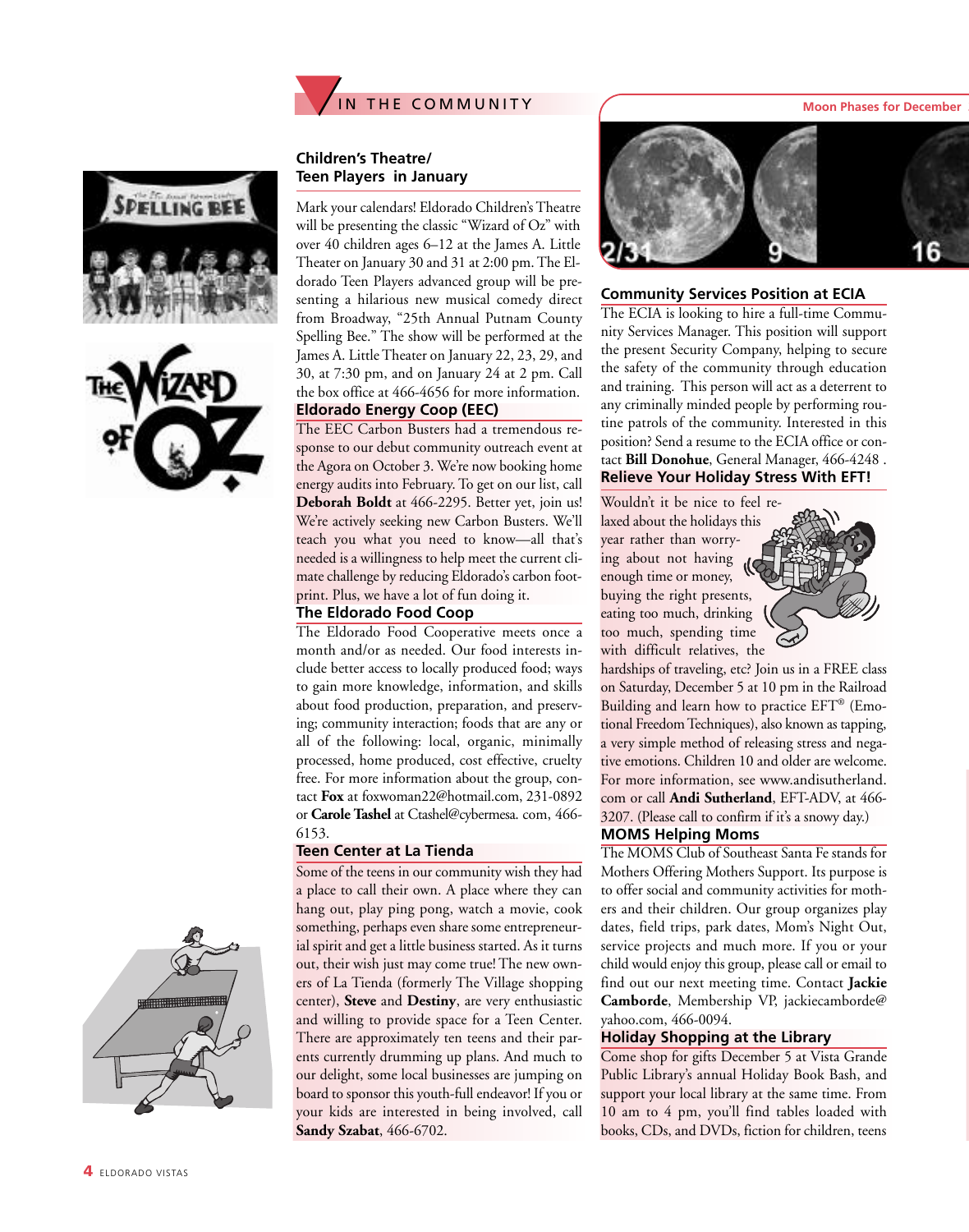**December 2009**

### ASTRONOMY **CORNER**

December 2009 **DECEMBER 13, 14: Gemi-**

**nids Meteor Shower.** Considered by many to be the best meteor shower in the heavens, the Geminids are known for producing up to 60 multicolored meteors per hour at their peak. The peak of the shower is on December 13 and 14, although some meteors may be visible December 6–19. This year, a nearly new moon will provide an excellent viewing experience in the early morning hours. The radiant point for this shower will be in the constellation Gemini. Best viewing is usually to the east after midnight.

**DECEMBER 21: The Winter Solstice** occurs in the northern hemisphere at 17:47 UT. The Sun is at its lowest point in the sky, and it will be the shortest day of the year. This is also the first day of winter.

**–www.seasky.org**

and adults, nonfiction on everything from Abiquiu to zoology, and much more. You can choose a gift basket ready for special book-lover friends, or even get your chosen book,

CD, or DVD giftwrapped in a beautiful, warm shawl.



A growing list of local authors will

be autographing books. You can view their signing schedule online at www. vglibrary.org, or on the Agora bulletin board. If you have published a book and live in southeastern Santa Fe County, contact the library for information on how you can participate. Also, new this year is a table for books that are out of print, first editions or otherwise hard to find.

# December Events

### *Left out? Help us compile a comprehensive events listing.*

Email **info@eldoradocommunity.org** with your meeting/event information, or bring it to the ECIA office by the 8th of the month for publication in the following month's *Vistas.* Please include "Attn: Vistas" and be sure to indicate:



**1. Type of Event 4. A Resource Person** (one who can answer **2. Location** questions both about the event and the sponsoring **3. Date & Time** organization) and his/her telephone number. Photographs (digital or snapshots) are encouraged!

*Note: All meetings are at the Community Center, unless otherwise noted. LR=Living Room, F=Foyer, CFR=Conference Room, CR=Class Room, RR=Railroad, K=Kitchen*

| <b>DECEMBER SPECIAL EVENTS</b>                  |                                  |                            |          |             |  |  |  |  |
|-------------------------------------------------|----------------------------------|----------------------------|----------|-------------|--|--|--|--|
| Santa Comes to Eldorado Sat., December 12, 2 pm |                                  | <b>Bill Dunning</b>        | 466-1153 | LR          |  |  |  |  |
| <b>COMMITTEE MEETINGS</b>                       |                                  |                            |          |             |  |  |  |  |
| <b>Facilities &amp; Grounds</b>                 | Tues., December 1, 4 pm          | <b>Fred Raznick</b>        | 466-2305 | <b>CFR</b>  |  |  |  |  |
| <b>Conservation Committee</b>                   | Tues., December 1, 7-9 pm        | John Parker                | 466-7513 | LR.         |  |  |  |  |
| <b>ERA</b>                                      | Mon., December 7, 7 pm           | <b>Bill Dunning</b>        | 466-1153 | <b>LR</b>   |  |  |  |  |
| <b>Road Committee</b>                           | Mon., December 7, 6 pm           | Nolan Zisman               | 466-2968 | <b>CFR</b>  |  |  |  |  |
| <b>Architectural Committee</b>                  | Wed., December 9, 7-9 pm         | <b>Bill Schwent</b>        | 466-7708 | Foyer       |  |  |  |  |
| <b>Board Work Study</b>                         | Mon., December 14, 7-9 pm        | <b>ECIA</b>                | 466-4248 | <b>CFR</b>  |  |  |  |  |
| <b>ECIA Board</b>                               | Thurs., December 17, 7-9 pm      | <b>ECIA</b>                | 466-4248 | CR          |  |  |  |  |
| <b>Information Committee</b>                    | Tues., December 22, 7-9 pm       | Frank Schober              | 310-8593 | <b>LR</b>   |  |  |  |  |
| <b>Stable Committee</b>                         | Tues., December 22, 7-9 pm       | <b>Bonnie Mamp</b>         | 466-4271 | LR          |  |  |  |  |
| <b>Architectural Committee</b>                  | Wed., December 23, 7-9 pm        | <b>Bill Schwent</b>        | 466-7708 | <b>CFR</b>  |  |  |  |  |
| <b>MONTHLY MEETINGS</b>                         |                                  |                            |          |             |  |  |  |  |
| EAW&SD*                                         | 1st & 3rd Thurs, 7-9 pm          |                            | 466-2411 | <b>RR</b>   |  |  |  |  |
| La Canada Wireless                              | 2nd & 4th Mon., 7-9 pm           | lcwireless.org             |          | Library     |  |  |  |  |
| <b>BOOK Group</b>                               | 2nd Saturday 9-10:30             | Joan LaMarque              | 466-6000 | <b>CFR</b>  |  |  |  |  |
| Eld Dog Club                                    | Tues., December 8, 7 pm          | Freddi Hetler              | 466-2005 | LR          |  |  |  |  |
| Library Book Group                              | 3rd Mon., 7-9 pm                 | <b>Shelley Moore</b>       | 466-9636 | <b>VGPL</b> |  |  |  |  |
| Conserv. Comm. Hike                             | 3rd Sat. of month                | Eleanor Gossen             | 466-1949 |             |  |  |  |  |
| Roadrunner RV                                   | 3rd Tues. of month               | <b>Bill Bodle</b>          | 466-3011 | Fire        |  |  |  |  |
| Cub Scout Pack 414                              | 4th Tues., 7-9 pm                | John Kieling               | 466-4232 | Sm Gym      |  |  |  |  |
| <b>EACA Meeting</b>                             | Last Thurs. of month             |                            | 466-6245 | Fire        |  |  |  |  |
| <b>WEEKLY MEETINGS</b>                          |                                  |                            |          |             |  |  |  |  |
| AA                                              | Tues., 5:30-6:50 pm              |                            |          | <b>CFR</b>  |  |  |  |  |
| AA                                              | Wed., 10:30-11:30 am             |                            |          | CFR/CR      |  |  |  |  |
| AA                                              | Thurs. 5:30-6:30 pm (Women Only) |                            |          | <b>CFR</b>  |  |  |  |  |
| AA                                              | Fri., 6-7 pm                     |                            |          | <b>CFR</b>  |  |  |  |  |
| AA                                              | Sat., 10:45-11:45 am             |                            |          | <b>CFR</b>  |  |  |  |  |
| AA                                              | Sun., 5:15-6:15 pm               |                            |          | <b>CFR</b>  |  |  |  |  |
| Al-Anon                                         | Thurs., 6:45-7:45                |                            |          | CFR/LR      |  |  |  |  |
| Boy Scout Troop 414                             | Wed., 7-9 pm                     | Fritz Denny                | 466-4070 | RR/CR/LR    |  |  |  |  |
| <b>Bridge</b>                                   | 1st & 3rd Mon, 1-4:30 pm         | Kate Kaulbach              | 466-1465 | <b>LR</b>   |  |  |  |  |
| <b>Bridge</b>                                   | 1st & 3rd Fri., 1-4:30 pm        |                            |          | LR          |  |  |  |  |
| <b>Bridge</b>                                   | 2nd & 4th Fri., 1-4:30 pm        | Pat Lavengood              | 466-9765 | LR          |  |  |  |  |
| <b>Bridge</b>                                   | Wed., 9-noon                     | <b>Nancy Rost</b>          | 466-2832 | LR.         |  |  |  |  |
| <b>Community Church</b>                         | Sun., 9:30 & 11 am               | David McPherson            | 466-2495 | CC          |  |  |  |  |
| <b>Community Band</b>                           | Thurs., 6:30-8:30 pm             | Joel Hopko                 | 466-8412 | New gym     |  |  |  |  |
| <b>Eldorado Hikers</b>                          | Tues., 8:30 am                   | <b>Terry Gibbs</b>         |          |             |  |  |  |  |
| Fire & Rescue Training                          | Wed., 7-9 pm                     | <b>Fire Station Office</b> | 466-1204 | Station     |  |  |  |  |
| Fire & Rescue Work Duty                         | Sat., Call for time              | <b>Fire Station Office</b> | 466-1204 | Station     |  |  |  |  |
| Senior Lunch**                                  | M, W TH & F, 12-1 pm             | Senior Center              | 466-1039 |             |  |  |  |  |
| Knitting Club                                   | Tues., 10 am-noon                | Joyce Hanmer               | 466-3018 | <b>LR</b>   |  |  |  |  |
| *Eldorado Area Water and Sanitation District    |                                  | **Reservations Required    |          |             |  |  |  |  |
|                                                 |                                  |                            |          |             |  |  |  |  |

VISIT OUR WEBSITE: **www.eldoradocommunity.org**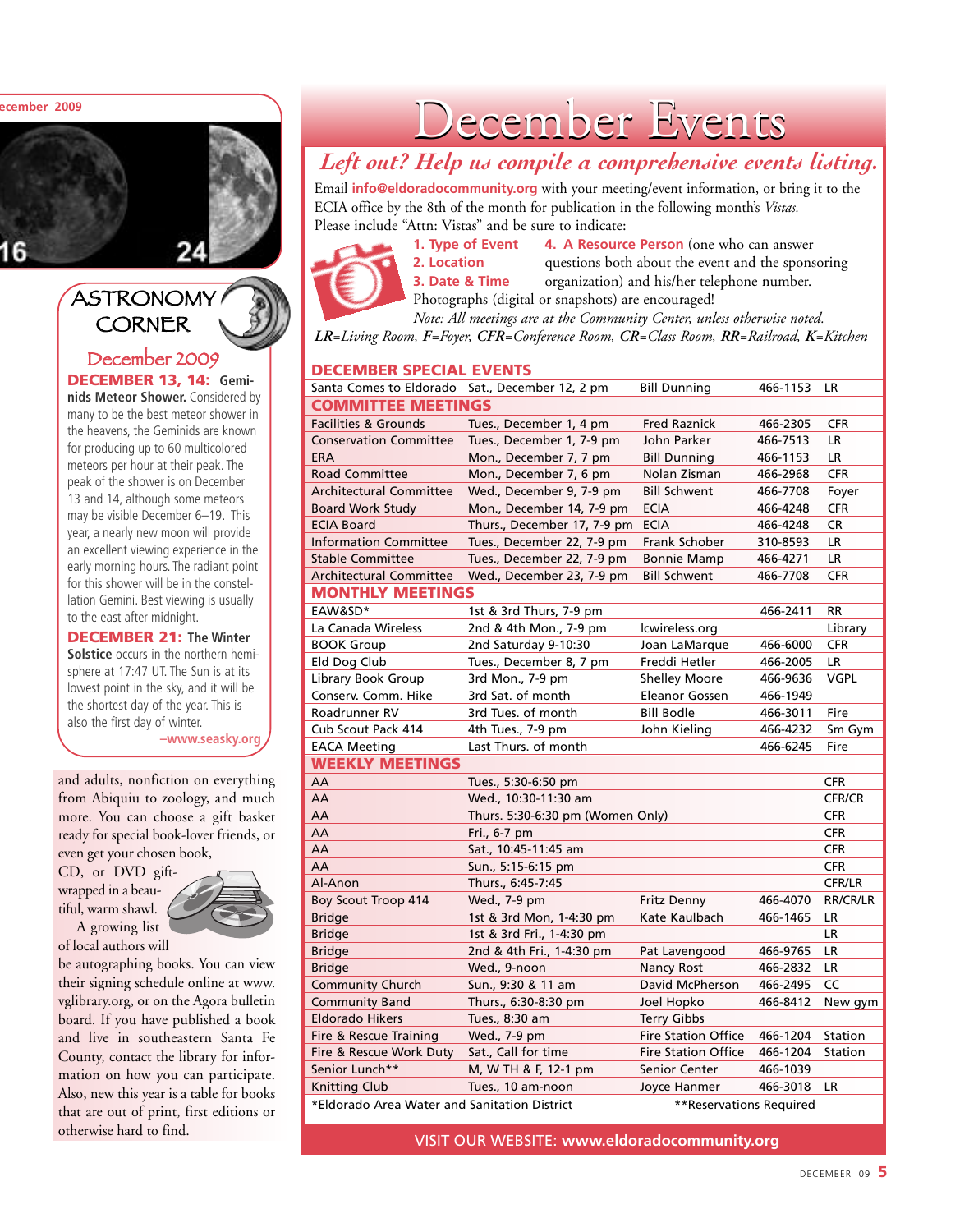

## Adam Senior Center News

**JOIN US FOR LUNCH!** The Adam Senior Center is open to all seniors aged 60 and over. We serve lunch on Monday, Wednesday, Thursday, and Friday from 11:45 am to 12:30 pm. The cost for the meal is a donation of \$1.50 (guests under 60 pay the meal cost of \$8.15), and we ask that you call the Center at 466- 1039 before 9 am on the morning of the day you wish to come, so we will know how much food to prepare. Menus for the month's lunches are posted on the Adam Senior Center window, but all of the food is great! In December we will be having our holiday meal of baked ham, sweet potatoes, and all the trimmings on Monday, December 21. Join us for the festivities—just give us a call to reserve your spot!

**JOIN US FOR MOVIES!** We show movies every other Thursday at the Adam Center, right after lunch. In December we will add an extra movie, with

screenings on December 3, 10, and 17 (we are closed December 24 all day, and will not have a movie on December 31). We plan to follow the holiday theme, but with so many holiday movies out there, we are looking for seniors to phone in their favorites. Right now we have a list that includes a whole range from *It's a Wonderful Life* to *White Christmas* (Bing Crosby) and *A Christmas Story* ("you'll put your eye out!") to *The Santa Clause* (Tim Allen) and *Elf* (Will Farrell). Please let us know your choices by phoning the Center at 466- 1039, and then come and enjoy the show!

**JOIN US FOR RIDES!** As mentioned in previous *Vistas* articles, we are privileged to have a wonderful driver working at the Center—**Paul Vigil**. We are now building our transportation program. We can offer rides to medical appointments, grocery shopping, and special events, between 9 am and 4 pm on most weekdays. You need to reserve your spot at least 24–48 hours ahead of time by calling 466-1039, so we can get you on the schedule. Fares are \$1 each way to help cover our fuel costs.

Since we only have one driver who may be providing rides to several seniors at any given time, we may not be able to pick you up at exactly the time you request, but we will try to accommodate you within a half-hour either way of that time. And remember, you can also get a ride to the Center to join us for lunch! *–Cathy Berkley*

# *Eldorado Hikers Group*

**ALTHOUGH ELDORADO RESIDENTS**<br>A may not know of us, the Eldorado Hikers<br>Group has been hiking weekly for the past<br>nine vears and is open to all who live in our commumay not know of us, the Eldorado Hikers Group has been hiking weekly for the past nine years and is open to all who live in our community. The group's hikes usually have 4 to 12 participants. We meet each Tuesday at 8:30 am at the northeast corner of the Eldorado Community Center parking lot. We leave our cars and carpool from there to the trailhead, but hikers can also drive themselves. Well-controlled and appropriately leashed dogs are welcome, though not in other hikers' cars. Carpool drivers are reimbursed for gas expenses.

Our hikes are generally local, sometimes in the Eldorado Preserve, and usually last from 4 to 6 hours. We communicate with our hikers via email (we have 45 members on our email list) and with our schedule (see below). If prospective hikers have general questions about our schedule and hikes, want a copy of our schedule, and/or want to be included on our schedule email list, they can contact me, **Terry Gibbs**, at trgibbs@comcast.net, or 466-6914. Questions about specific hikes, or about what gear to bring, should be directed to listed hike contacts on our schedule.

*–Terry Gibbs*

#### **HIKE SCHEDULE FALL-WINTER 2009/10**

The schedule is subject to change based on weather and access limitations, as decided by the listed contact. Questions should be directed to the listed contact. Meeting time continues at 8:30 am regardless of daylight savings time changes. The per-person travel cost is payable to drivers.

Date Hike Hike Distance/Elevation/Total Time/ Travel Cost Contact 12/1/09 Dorothy Stewart + 2 mi./<300 ft./2.5 hr./\$2 Dave Perkins 12/8/09 Ball N-S X-Country ++ 2.7–3 mi./500 ft./4 hr./\$2 Rosa Carlson 12/15/09 Buckman Mesa/Otowi Peak+++ 5.5 mi./1100 ft./6 hr. /\$4 Terry Gibbs 1/5/10 Eldorado to Lamy ++ 4.8 mi./~200 ft. dwn/3.5 hr./\$0 Larry Eccard 1/12/10 Ball Loop 19 ++ 4.1mi /< 500 ft./3.0 hr./\$2 Dave Perkins 1/19/10 Up Hidden Cnyn/ T-401 & Return ++ 4 mi./500 ft./3.5 hr./\$0 Tom McGuffy 1/26/10 Bishop via 101/102 + 2 mi. / <500 ft./2 hr./\$0 Dick Huelster 2/2/10 T-201 Loop + 2 mi./<200 ft./2 hr/\$0 John Shaffer Ball Loop  $19$  ++

 $+=$  easy;  $++$  = moderate;  $++$  = difficult;  $++$  = very difficult

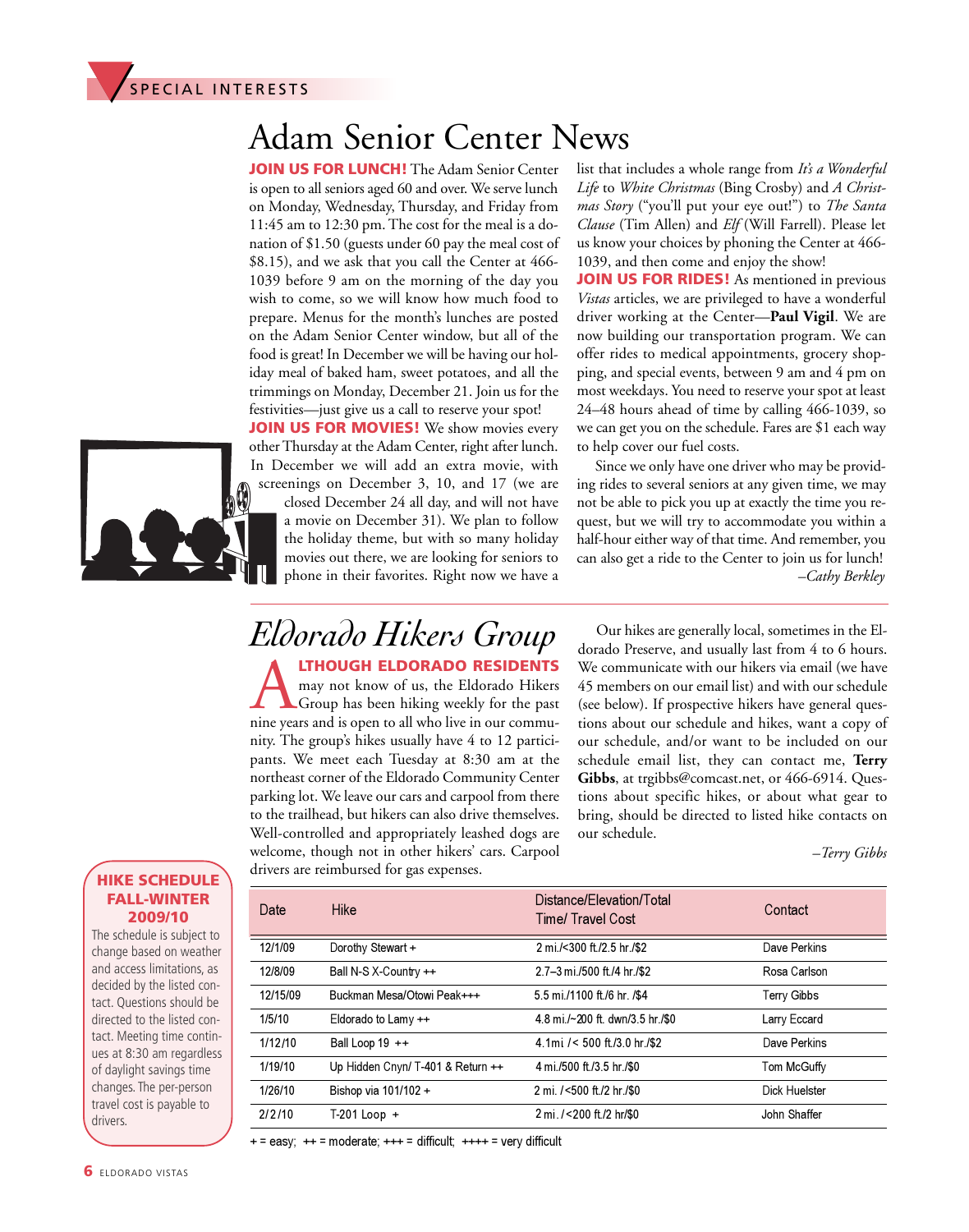

## Eldorado Wetland Restoration

**THE ECIA CONSERVATION** Committee co-hosted a special event to celebrate the on-<br>going wetland restoration work at the Eldo-<br>rado Community Preserve. Along with their partners co-hosted a special event to celebrate the ongoing wetland restoration work at the Eldo-Earth Works Institute (EWI) and the New Mexico Environment Department, Conservation Committee members unveiled a new interpretive sign and informational kiosk on wetland restoration, conducted a brief tour of the wetland restoration area, and guided participants in planting trees and other wetland plants. The event offered food and fun for kids and families and an opportunity to acknowledge project partners and sponsors.

**Jan-Willem Jansens**, Executive Director of Earth Works Institute, spoke to the group on the importance of areas like the wetlands in the 4,200-acre Eldorado Community Preserve in providing habitat for wildlife and wetland plant species. Such areas provide important ecological corridors linking populations of species from Canada to Mexico.

Participants saw firsthand how simple rock structures placed in the wetland had reversed years of degradation caused by adjacent development. One long-term Eldorado resident remarked that since the effort began in 2007, there has been a perennial reach of water in the

wetland where before there were only rocks and sand.

Attendees were put to work planting over 200 willow saplings and other trees and plants. Previously, under the direction of restoration specialists, Committee members and community volunteers had placed the rocks that formed the dams and other structures. "Active

engagement of residents, neighbors, students, and other stakeholders is essential to community building and to the potential for long-term stewardship of this landscape," said Jan-Willem in his remarks to the group.

If you would like to get involved in wetland restoration and other Conservation Committee activities, please come to our meetings at the Community Center at 7 pm on the first Tuesday of every month, or call me at 466-7513.

*–John Parker, Conservation Committee Chair*

**Photo: Conservation Committee**

**Unveiling the new interpretive sign on wetland restoration.**

## *Common Grackle (CG)*

**I WAS SURPRISED TO SEE SOME** unfamiliar large birds lurking around my seed feeder in the middle of October. There were six to eight birds, and they stayed for just one afternoon. But **WAS SURPRISED TO SEE SOME** unfamiliar large birds lurking around my seed feeder in the middle of October. There were six to eight they were very easy to identify—the Common Grackle. The CG is a large bird in the blackbird family. Our interior CG (as opposed to coastal) is 12.5 inches long with a wingspan of 17 inches. The head and neck have a distinct purple-blue fluorescent color, and the rest of the bird is a uniform bronze. The bill is slightly curved, heavy and long, and the eye is light. The bird is relatively long, with a keelshaped tail. Males and females are similar. A relative, the Great-tailed Grackle, is often in r esidence in early summer at the Marty Sanchez Municipal Golf Course. If a line is drawn from northwest to southeast New Mexico, the CG can be found northeast of that line. Their summer range is in the northern United States and Canada, east of the Rockies. The birds I saw were migrating to southern areas of the United States.

During migration, CGs may join with other blackbirds and form flocks of thousands of birds.

Don't park your car under the tree they roost in at night! Farmers consider these birds a pest, as they can eat large amounts of grain and corn, especially in large flocks.

The CG is found in open woodlands, areas with some trees and around

human habitation. Males fluff body feathers, spread wings and tail and pose with bill skyward for female attention during courtship. A harsh noise accompanies courting. (CGs don't have a real song!) A cup nest is built in a tree. Two to six eggs are laid, brooded by the female and hatch in 13 to 14 days. Fed mostly spiders and insects, the helpless young can fledge in 16 to 20 days. The diet of adult birds consists of insects, invertebrates, crustaceans, bird eggs, nestlings, fruit, grain, and grass seeds.

Along with some other species of grackles, the common grackle is known to practice "anting," rubbing insects on its feathers to apply liquids such as formic acid secreted by the insects.

*–Pam Henline*



**Nova Scotia Museum of Natural History website museum.gov.ns.ca.**